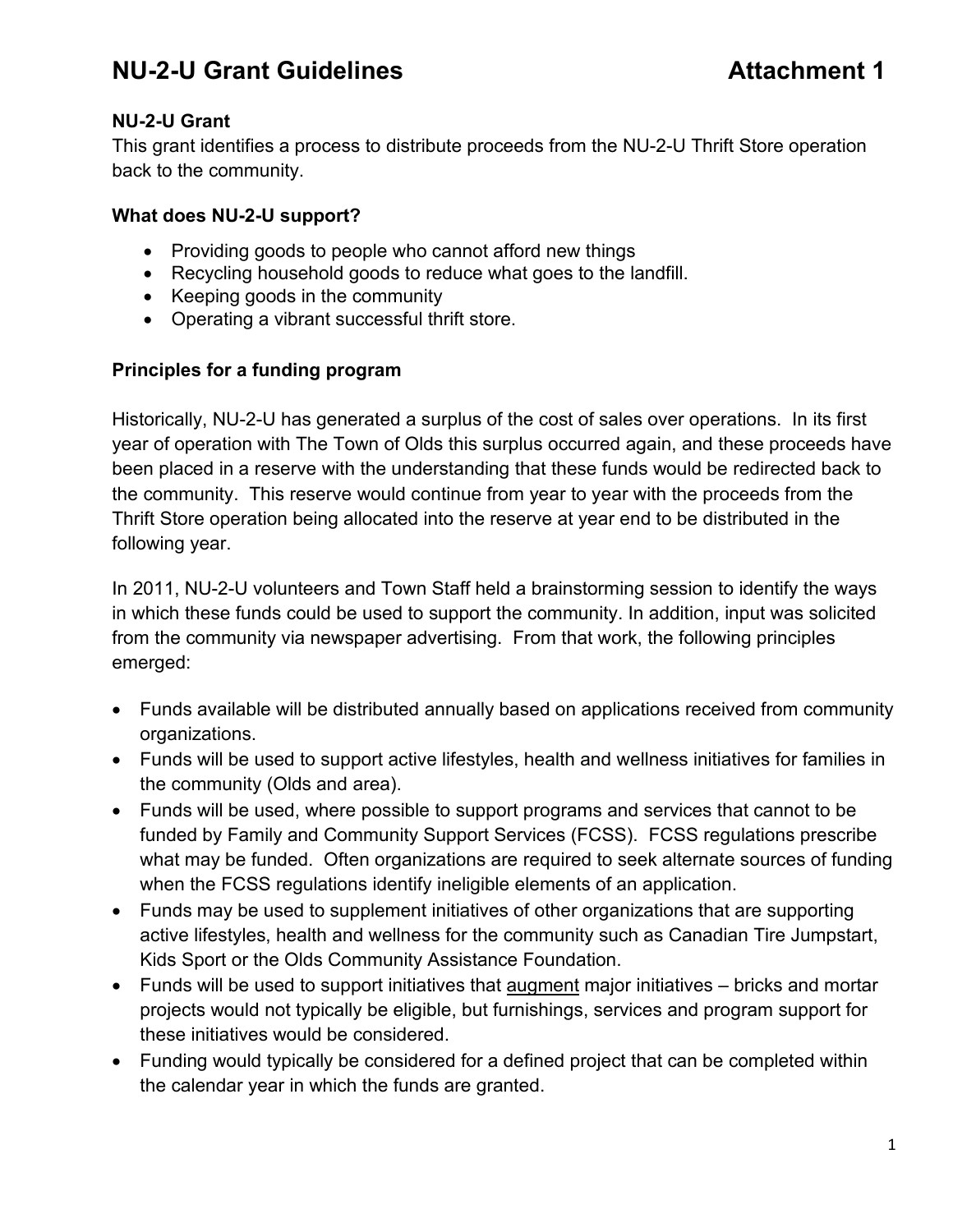• Funds will only be provided to not-for-profit organizations.

### **Funding parameters:**

Two rounds of funding may be considered annually:

- 1. Round 1 would have an application deadline of February/March annually, once the amount of the preceding year's surplus is known. Through this first process, the amount of funds set aside for Round 2 would be determined by the Review Team. This decision would be based on number of applications, amount of the previous year's surplus and the Team's understanding of potential emerging need in the community.
- 2. Round 2 would have an application deadline of October/November annually.
- 3. Annually, \$ 3000-\$5,000 will be maintained in the NU-2-U reserve to provide funds to address emerging needs that might arise throughout the year. Funding recommendations by the committee out of these monies would require approval of Olds Town Council.
- 4. Applicants must be from a registered not-for-profit organization.
- 5. Applications must contain:
	- Description of the initiative.
	- Explanation of the need for this initiative in the community and how the funds being requested will help to meet that need.
	- Explanation of how the organization plans to continue the initiative after the funding is finished.
	- Budget (all revenues and expenditures including the NU-2-U Grant to present a balanced budget).
	- A copy of the organization's most recent financial statement, annual return to the registrar of companies and a list of the members of the Board of Directors.
- 6. Successful grant applicants must agree to provide an accounting for the funds provided prior to applying for another grant or within one year, whichever occurs first.

### **Types of projects that may be considered for funding:**

- Furnishings, programs and services for capital initiatives such as a hospice or an emergency shelter.
- Programs and services that support children in need, such as food programs for children or support for children to participate in recreation and culture programs.
- Programs and services that require start up funding or a financial infusion to keep going.
- Programs and services that support building individual and organizational capacity.
- Programs and services for people who might be victims of family violence or family breakdown.
- Programs and services not eligible for FCSS funding.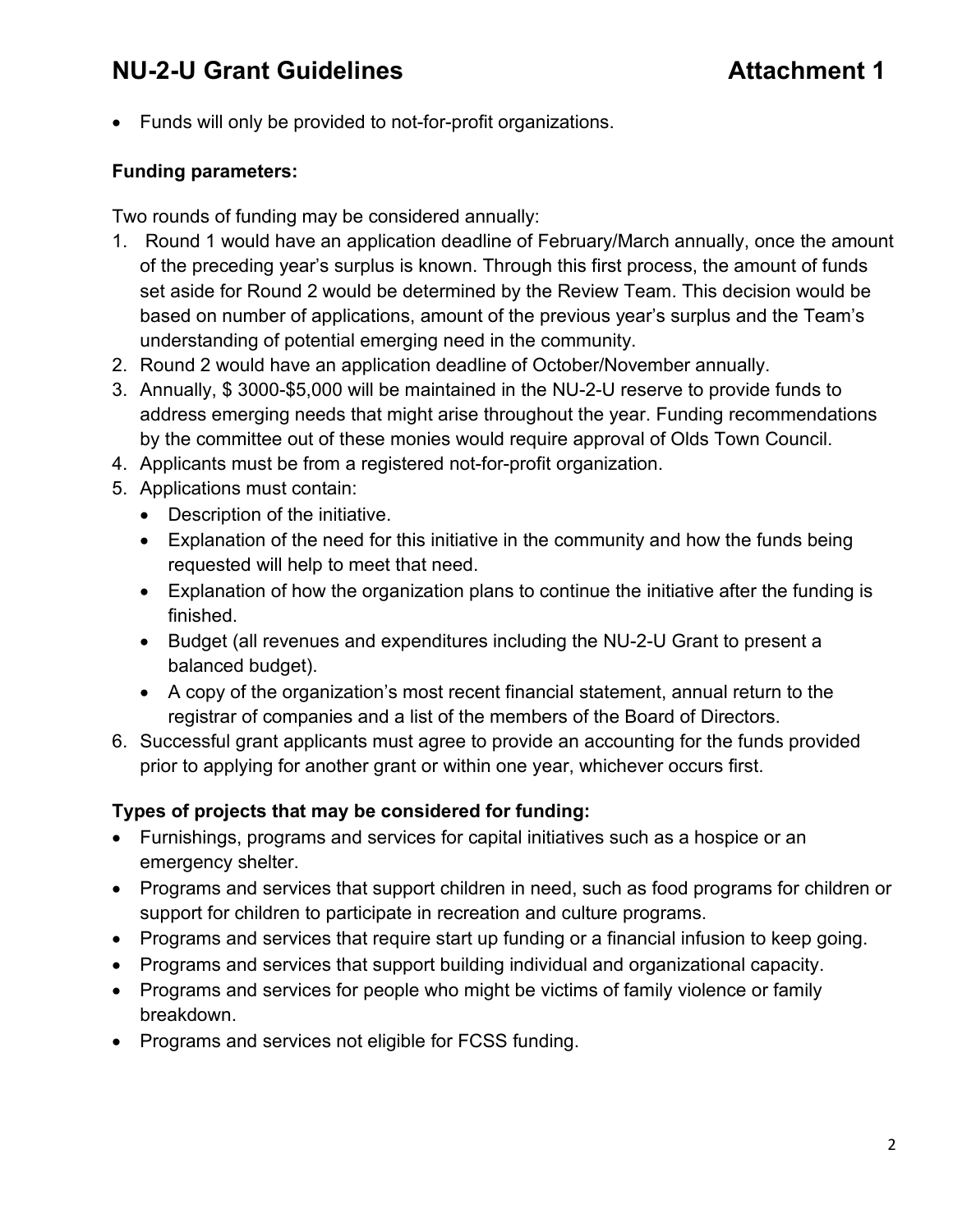### **Application Review**

A Grant Review Team will be established annually that consists of:

- Director of Community Services (or designate) of The Town of Olds
- NU-2-U Store Supervisor
- NU-2-U volunteer representative

Administrative support to this process will be provided by the Town of Olds Community Services Department, while the store remains a part of municipal operations.

Applications will be evaluated based on need for the initiative in the community and the ability of the organization to complete the initiative as it is proposed.

In an effort to maximize funds supporting community initiatives, applications will be vetted against the allocations of the Olds Community Assistance Foundation and Olds FCSS to strive to eliminate duplication and to aim for wide distribution of funds in the community.

Level of funding will be dependent, annually, on the amount of surplus generated by NU-2-U Store operations.

The recommendations of the Grant Review Team will be forwarded to Olds Town Council by the Director of Community Services for approval no later than April and December annually.

**Organizations may be asked to sign an agreement for any funding allocated under this program and provide accounting for the funds allocated under this grant program.**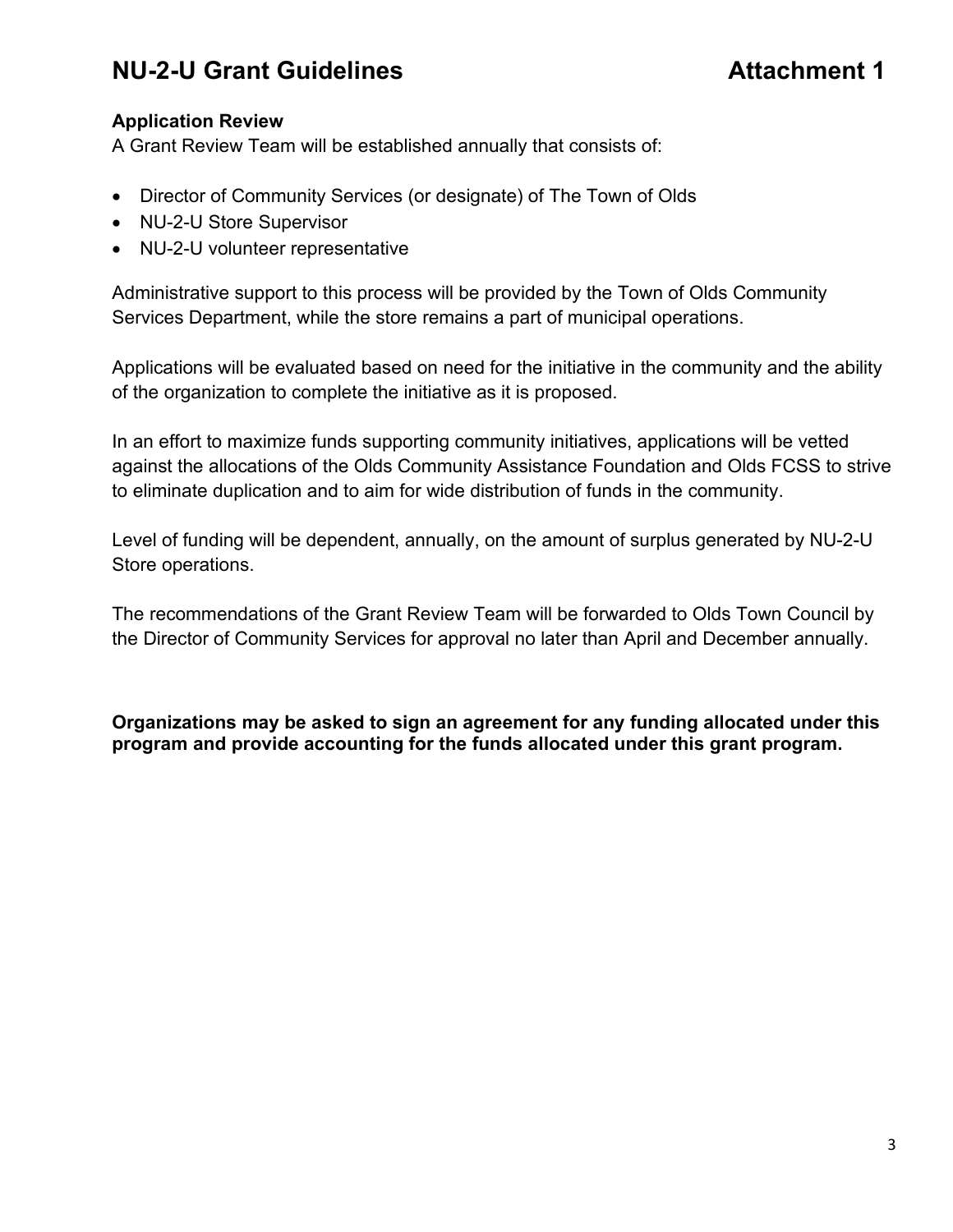**Nu2U Grant Application Form**

**Name of Organization applying for funding:**

**Address of Organization:**

**Contact for Organization (Name and Phone number):**

**Name of the Initiative for which funding is being requested:**

**Description of the initiative:**

**What community needs will be addressed by this initiative?**

**How will your organization support this initiative after the NU-2-U grant funds are expended?**